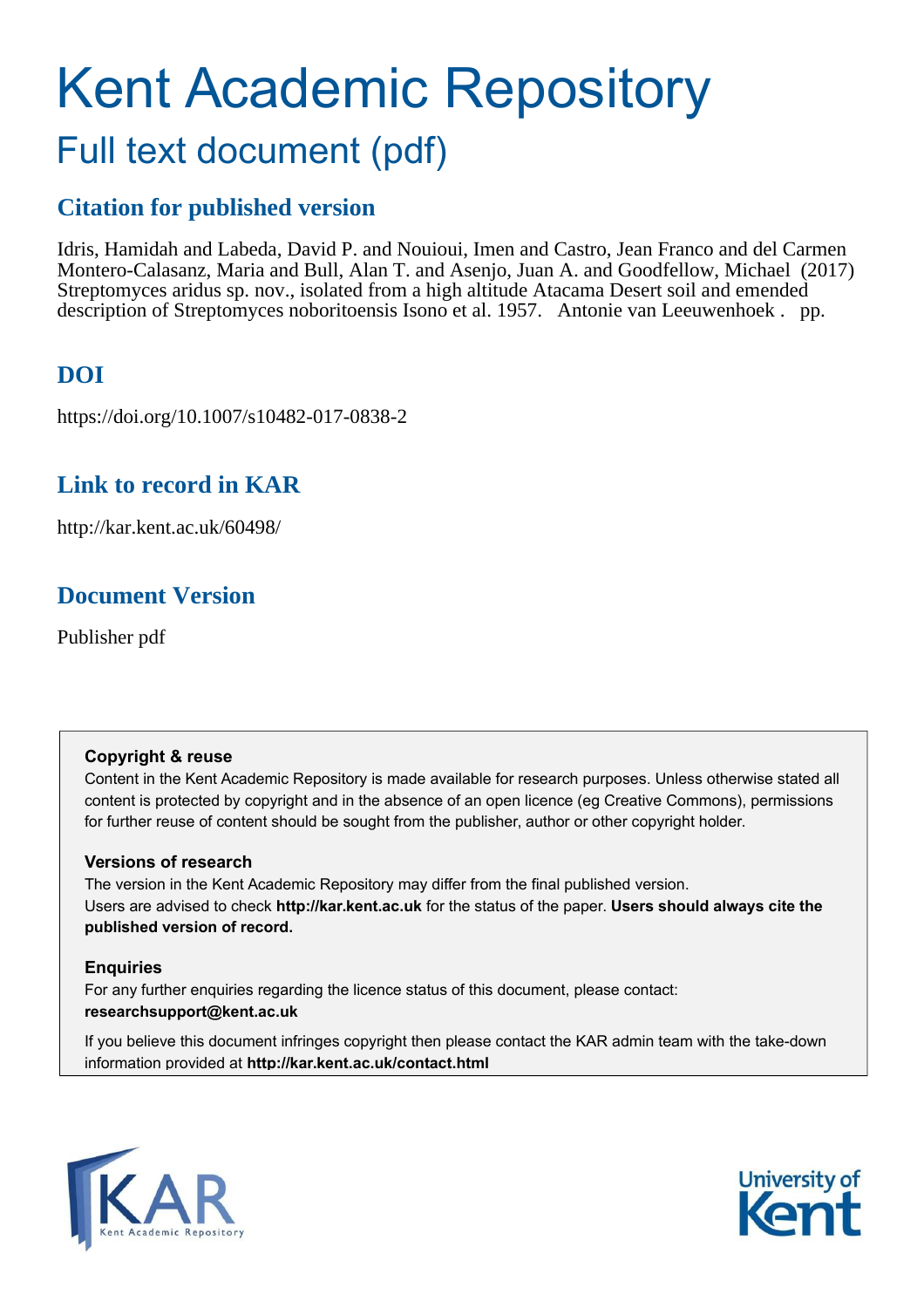#### ORIGINAL PAPER



### Streptomyces aridus sp. nov., isolated from a high altitude Atacama Desert soil and emended description of Streptomyces noboritoensis Isono et al. 1957

Hamidah Idris · David P. Labeda · Imen Nouioui · Jean Franco Castro · Maria del Carmen Montero-Calasanz · Alan T. Bull · Juan A. Asenjo · Michael Goodfellow

Received: 1 November 2016 / Accepted: 30 January 2017 © The Author(s) 2017. This article is published with open access at Springerlink.com

Abstract A polyphasic study was undertaken to determine the taxonomic status of a Streptomyces strain which had been isolated from a high altitude Atacama Desert soil and shown to have bioactive properties. The strain, isolate  $H9^T$ , was found to have chemotaxonomic, cultural and morphological properties that place it in the genus Streptomyces. 16S rRNA gene sequence analyses showed that the isolate forms a distinct branch at the periphery of a well-delineated subclade in the Streptomyces 16S rRNA gene tree together with the type strains of Streptomyces crystallinus, Streptomyces melanogenes and Streptomyces

Electronic supplementary material The online version of this article (doi[:10.1007/s10482-017-0838-2\)](http://dx.doi.org/10.1007/s10482-017-0838-2) contains supplementary material, which is available to authorized users.

H. Idris - I. Nouioui - J. F. Castro -

M. del Carmen Montero-Calasanz · M. Goodfellow ( $\boxtimes$ ) School of Biology, Newcastle University, Ridley Building 2, Newcastle upon Tyne NE1 7RU, UK e-mail: m.goodfellow@ncl.ac.uk

D. P. Labeda

National Center for Agricultural Utilization Research, USDA-ARS, Peoria, IL 61604, USA

J. F. Castro - J. A. Asenjo

Department of Chemical Engineering and Biotechnology, Centre for Biotechnology and Bioengineering (CeBiB), University of Chile, Beauchef 851, Santiago, Chile

#### A. T. Bull

School of Biosciences, University of Kent, Canterbury, Kent CT2 7NJ, UK

noboritoensis. Multi-locus sequence analysis (MLSA) based on five house-keeping gene alleles showed that isolate  $H9<sup>T</sup>$  is closely related to the latter two type strains and to Streptomyces polyantibioticus NRRL  $B-24448$ <sup>T</sup>. The isolate was distinguished readily from the type strains of S. melanogenes, S. noboritoensis and S. polyantibioticus using a combination of phenotypic properties. Consequently, the isolate is considered to represent a new species of Streptomyces for which the name Streptomyces aridus sp. nov. is proposed; the type strain is  $H9^T$  (=NCIMB 14965<sup>T-</sup>  $=$ NRRL B65268<sup>T</sup>). In addition, the MLSA and phenotypic data show that the S. melanogenes and S. noboritoensis type strains belong to a single species, it is proposed that S. melanogenes be recognised as a heterotypic synonym of S. noboritoensis for which an emended description is given.

Keywords Streptomyces · Aridus · Polyphasic taxonomy - Atacama Desert

#### Introduction

Streptomycetes remain a unique source of novel pharmaceutically important products with antibacterial, anti-inflammatory and antitumor activities (Bérdy [2005;](#page-10-0) Demain [2014;](#page-10-0) Barka et al. [2016](#page-10-0)), hence the continued interest in these organisms as a source of new specialised metabolites (Goodfellow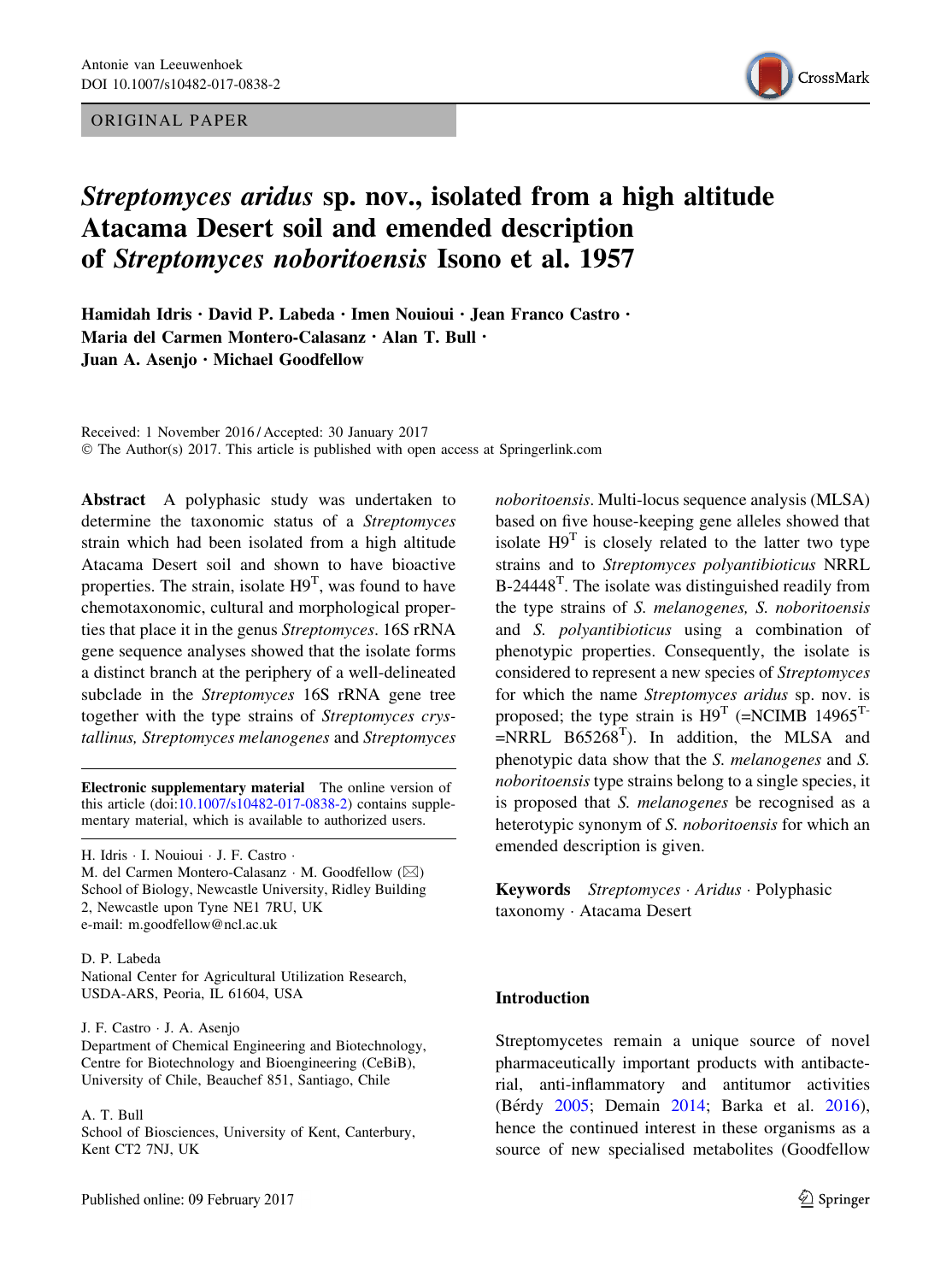and Fiedler [2010](#page-10-0); Chaudhary et al. [2013\)](#page-10-0). However, the continued search for new bioactive compounds against drug-resistant microorganisms needs to be focused on novel streptomycetes to avoid the rediscovery of known compounds from common Streptomyces species. Given this imperative, novel Streptomyces species are being sought from unusual and neglected habitats (Hong et al. [2009](#page-11-0); Tiwari and Gupta [2012\)](#page-12-0), notably from extreme biomes (Bull [2011;](#page-10-0) Hamedi et al. [2013](#page-11-0); Goodfellow [2013](#page-10-0)). Previous work from our group has shown that novel Streptomyces species abound in arid Atacama Desert soils (Okoro et al. [2009](#page-11-0); Busarakam [2014;](#page-10-0) Busarakam et al. [2014](#page-10-0)), some of which synthesise new specialised metabolites with encouraging bioactivities (Bull et al. [2016\)](#page-10-0), thereby underpinning the premise that extreme environmental conditions promote unique actinobacterial diversity which is the basis of novel chemistry (Bull and Stach [2007;](#page-10-0) Bull [2011;](#page-10-0) Gomez-Escribano et al. [2015\)](#page-10-0).

Streptomyces, the type genus of the family Streptomycetaceae, was proposed by Waksman and Henrici [\(1943](#page-12-0)) and the description of the taxon emended by Witt and Stackebrandt ([1990\)](#page-12-0) and Wellington et al. [\(1992](#page-12-0)). The genus encompasses aerobic, Gram-stain positive actinobacteria with a high DNA  $G+C$  content, which form extensively branched substrate mycelia supporting aerial hyphae that typically differentiate into chains of spores, have a wall peptidoglycan rich in LL-diaminopimelic acid, contain major amounts of saturated, iso- and anteiso- fatty acids, usually have either hexa- or octa-hydrogenated menaquinones with nine isoprene units as predominant isoprenologues and complex polar lipid patterns which tend to include diphosphatidylglycerol, phosphatidylethanolamine, phosphatidylinositol and phosphatidylinositol mannosides (Kämpfer  $2012$ ). The genus includes over 700 validly named species [\(http://www.bacterio.net/streptomyces.html\)](http://www.bacterio.net/streptomyces.html) which can be assigned to many multi- and single-membered subclades in the *Streptomyces* 16S rRNA gene tree (Kämpfer  $2012$ ; Labeda et al.  $2012$ ) and based on multi-locus sequence analysis (MLSA; Labeda et al. [2017\)](#page-11-0). Despite being the largest genus in the domain Bacteria the taxon remains underspeciated (Okoro et al. [2009](#page-11-0); Antony-Babu et al. [2010](#page-10-0); Busarakam [2014\)](#page-10-0). New species are assigned to the genus using a combination of genotype and phenotype properties, and some recent studies have featured MLSA (Rong

and Huang [2012](#page-11-0), [2014](#page-12-0); Labeda et al. [2014](#page-11-0), [2017](#page-11-0); Labeda [2016](#page-11-0)).

The aim of the present study was to establish the taxonomic position of a Streptomyces strain, isolate  $H9<sup>T</sup>$ , which had been isolated from a high altitude Atacama Desert soil and shown to produce novel specialised metabolites (Idris [2016\)](#page-11-0). The results of a polyphasic taxonomic study showed that isolate  $H9<sup>T</sup>$ belongs to a novel Streptomyces species for which we propose the name Streptomyces aridus sp. nov.

#### Materials and methods

Selective isolation, maintenance and cultural conditions

Strain H9<sup>T</sup> was recovered from an arid subsurface soil sample (30 cm depth) at 4000 metres above sea level on Cerro Chajnantor (23°63'31"S, 67°52'27"W) east of San Pedro de Atacama, Chile. The strain was isolated on glucose-yeast extract agar (Athalye et al. [1981\)](#page-10-0) supplemented with cycloheximide and nystatin (each at 25  $\mu$ g/ml) after incubation at 28 °C for 14 days following inoculation with a suspension of one gram of soil in 5 ml 1/4 strength Ringer's solution. The isolate together with S. melanogenes NRRL B-2072<sup>T</sup>, *S. noboritoensis* NRRL B-12152<sup>T</sup> and *S.*  $polyantibioticus NRRL B-24448<sup>T</sup>$  were maintained on yeast extract-malt extract agar (International Streptomyces Project [ISP medium 2], Shirling and Gottlieb [1966\)](#page-12-0). All of the reference strains were obtained from the NRRL culture collection as indicated.

Biomass for the chemotaxonomic and molecular systematic analyses was prepared in shake flasks (180 revolutions per minute) of ISP2 broth following incubation at 28  $\degree$ C for 14 days and washed twice in distilled water; cells for the chemotaxonomic studies were freeze-dried and those for the molecular systematic analyses stored at room temperature.

#### Chemotaxonomy

Strain H9<sup>T</sup> was examined for chemotaxonomic properties known to be characteristic of Streptomyces strains (Kämpfer  $2012$ ). Standard procedures were used to detect isomers of diaminopimelic acid  $(A_2pm)$ (Staneck and Roberts [1974\)](#page-12-0), menaquinones (Collins et al. [1985\)](#page-10-0), polar lipids (Minnikin et al. [1984\)](#page-11-0) and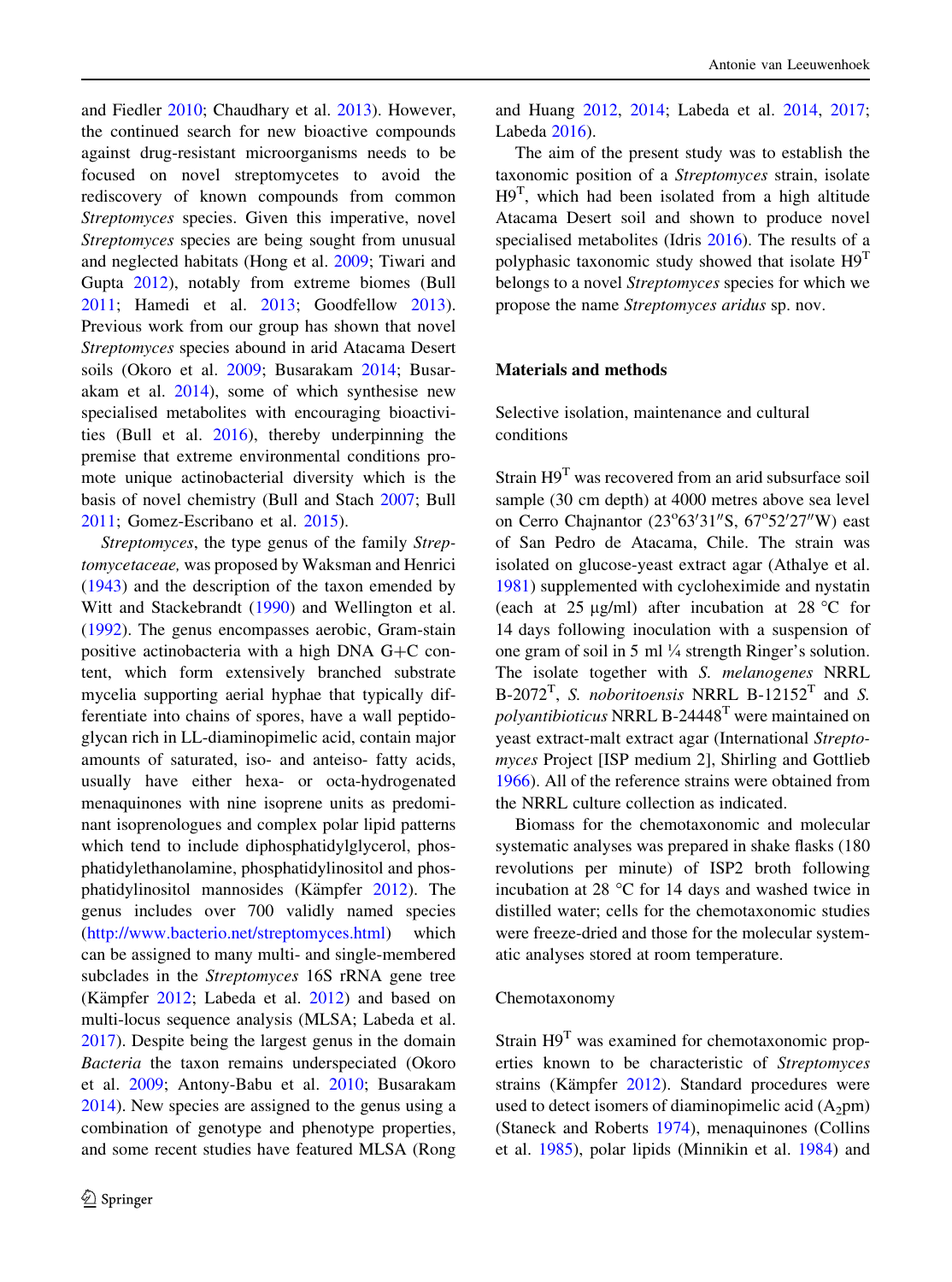<span id="page-3-0"></span>whole cell sugar composition (Lechevalier and Lechevalier [1970](#page-11-0)), using appropriate controls. The type strains of S. melanogenes and S. noboritoensis were also included in the analyses for  $A_2$ pm isomers, cellular sugars and polar lipids. Fatty acid methyl esters (FAMEs) were prepared from isolate  $H9^T$  and the type strains of S. melanogenes, S. noboritoensis and polyantibioticus by saponification, methylation and extraction following protocols developed by Miller ([1982\)](#page-11-0) with minor modifications from Kuykendall et al. [\(1988](#page-11-0)). The FAMEs were separated by gas chromatography (Agilent 6890 N instrument) and the resultant peaks automatically integrated. Fatty acid names and properties were determined using the standard microbial identification (MIDI) system Version 4.5 and the ACTIN 6 database (Sasser [1990\)](#page-12-0).

#### Phylogenetic analyses

#### 16S rRNA gene sequencing

Genomic DNA was extracted from isolate  $H9<sup>T</sup>$  biomass and PCR-mediated amplification of a 16S rRNA purified gene product obtained, as described by Kim and Goodfellow [\(2002\)](#page-11-0). Identification of phylogenetic neighbours and calculation of pairwise 16S rRNA gene sequence similarities were realised using the EzTaxon-e server ([http://eztaxon-e.ezbiocloud.net/;](http://eztaxon-e.ezbiocloud.net/) Kim et al. [2012](#page-11-0)). The CLUSTAL W algorithm from MEGA 6 (Tamura et al. [2013](#page-12-0)) was used to align the sequences. Phylogenetic trees were generated using the maximumlikelihood, maximum-parsimony and neighbour-joining algorithms drawn from the MEGA 6 software package. Evolutionary distances were calculated using the Kimura two-parameter (Kimura [1980](#page-11-0)) and the topologies of the resultant trees evaluated by bootstrap analyses (Felsenstein [1985\)](#page-10-0) based on 1000 replicates. The trees were rooted using the 16S rRNA gene sequence of Streptomyces albus subsp. albus DSM  $40313<sup>T</sup>$  (GenBank accession number AJ 621602).

#### Multi-locus sequence analyses

The experimental and data handling procedures used in the MLSA were based upon modifications of described procedures (Labeda et al. [2014](#page-11-0), [2017;](#page-11-0) Labeda [2016\)](#page-11-0). Genomic DNA was isolated from the strain using an UltraClean<sup>®</sup> Microbial DNA isolation kit (MoBio Labs, Carlsbad, CA) by following the manufacturer's instructions. Partial sequences of the house-keeping genes  $atpD$  (ATP synthase F1, beta subunit),  $gyrB$ (DNA gyrase B subunit), rpoB (RNA polymerase beta subunit), recA (recombinase A) and trpB (tryptophan synthetase, beta subunit) were amplified and sequenced using primers and protocols, as described previously by Labeda et al. [2014.](#page-11-0) The amplified products were purified using ExoSAP-IT (Affymetrix, Santa Clara, CA), sequenced using BigDye 3.1 on an ABI sequencer model 3730 and assembled using Sequencher version 5.2 (Gene Codes, Ann Arbor, MI).

The gene sequences for the 5 house-keeping loci of the strain were deposited in GenBank (see Supplemental Table S1) and were also organised using the Bacterial Isolate Genomic Sequence Database (BIGSdb) version 1.12.3 (Jolley and Maiden [2010\)](#page-11-0) on the ARS Microbial Genomic Sequence Database server ([http://199.133.98.](http://199.133.98.43) [43\)](http://199.133.98.43). Genome sequences, where available, were uploaded into the sequence bin for the respective isolates in the BIGSdb isolate database. The genome sequences were scanned within BIGSdb for house-keeping loci, the sequences of which were then tagged and the allele sequences and respective allele designations added to the sequence database when new alleles were found. The strain record was then updated with the matching allele identification for each locus held in the strain database. The sequences for the alleles of the loci of isolate  $H9<sup>T</sup>$  were individually aligned with MAFFT (Katoh and Standley [2013](#page-11-0)), subsequently concatenated head to tail in-frame, and exported in FASTA format, providing a dataset of 706 Streptomyces strains and 2622 positions (Labeda [2016\)](#page-11-0).

Phylogenetic relationships were constructed in IQ-Tree version 1.41 (Nguyen et al. [2015\)](#page-11-0) using the maximum-likelihood algorithm based on the general time reversible model (Nei and Kumar [2000](#page-11-0) with invariable sites plus a discrete Gamma-model based on 4 rate categories (Gu et al. [1995\)](#page-10-0) which had been shown to be the optimal model for such data using iModelTest 2 (Darriba et al. [2012](#page-10-0)). The individual trees were the subject of 1000 ultrafast bootstrap replications (Minh et al. [2013](#page-11-0)) followed by 1000 replications of assessment of branch supports with single branch tests using the SH-like approximate likelihood ration test (Guindon et al. [2010\)](#page-11-0). MLSA evolutionary distances were determined using MEGA 6 by calculating the Kimura 2-parameter distances (Kimura [1980](#page-11-0)). Strain pairs having  $\leq 0.007$  MLSA evolutionary distances were considered conspecific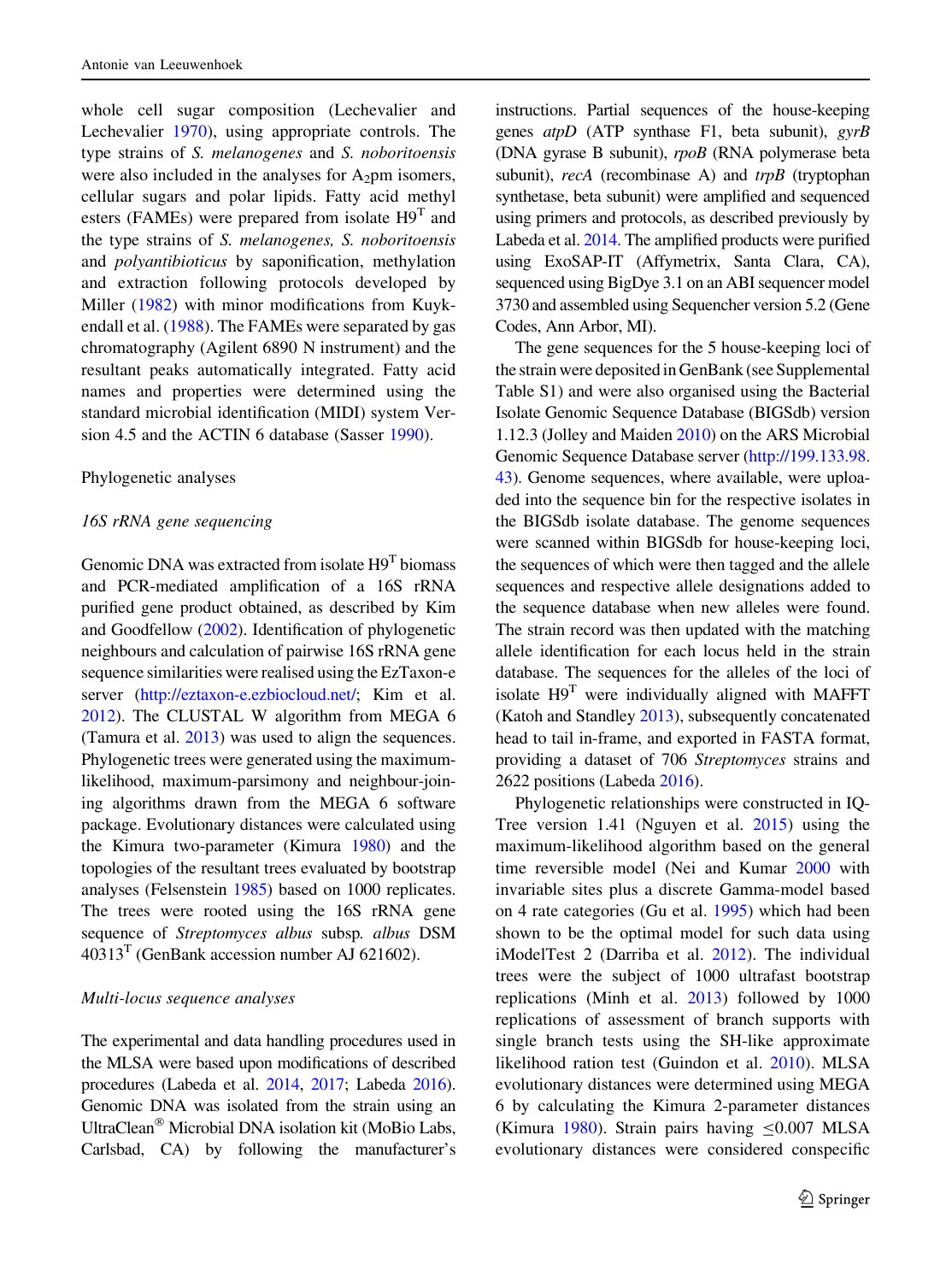<span id="page-4-0"></span>based on the guideline empirically determined by Rong and Huang ([2012\)](#page-11-0), namely that this MLSA distance (Kimura 2-parameter distance), computed from the partial sequences of these house-keeping loci, equates to the 70% DNA:DNA cut-off point recommended for the delineation of prokaryotic species by Wayne et al. ([1987\)](#page-12-0).

#### Cultural and morphological properties

The cultural features of isolate  $H9<sup>T</sup>$  and the type strains of S. melanogenes, S. noboritoensis and S. polyantibioticus were recorded on tryptone-yeast extract, yeast extract-malt extract, oatmeal, inorganic salts-starch, glycerol-asparagine, peptone-yeast extract-iron and tyrosine agar plates (ISP media 1–7, Shirling and Gottlieb [1966](#page-12-0)) that had been incubated for 14 days at 28  $^{\circ}$ C. Spore chain morphology and spore surface ornamentation were detected following growth on oatmeal agar (ISP medium 3; Shirling and Gottlieb [1966\)](#page-12-0) for 14 days at 28  $^{\circ}$ C, by scanning electron microscopy (Cambridge 240 instrument) after O'Donnell et al. [\(1993](#page-11-0)).

#### Phenotypic tests

Strain  $H9<sup>T</sup>$  and the type strains of the three reference Streptomyces species were examined for a range of standard biochemical, degradative and physiological properties using media and methods described by Williams et al. ([1983\)](#page-12-0). Enzyme profiles of the strains were determined using API ZYM kits (bioMérieux) following the manufacturer's instructions. A standard inoculum corresponding to 5 on the McFarland scale (Murray et al. [1999](#page-11-0)) was used to inoculate all of these tests. In addition, the ability of the strains to oxidise diverse carbon and nitrogen sources and to show resistance to inhibitory compounds were determined using GEN III microplates in an Omnilog device (BIOLOG Inc., Haywood, USA). The exported data were analysed using the opm package for R (Vaas et al. [2012,](#page-12-0) [2013\)](#page-12-0) version 1.06. All of these tests were carried out in duplicate.

#### Results and discussion

The chemotaxonomic, cultural and morphological properties of strain  $H9<sup>T</sup>$  were found to be consistent with its classification in the genus Streptomyces (Kämpfer  $2012$ ). The organism forms an extensively branched substrate mycelium which carries aerial hyphae that differentiate into spiral chains of smooth surfaced spores on all of the ISP media tested, as exemplified in Fig. [1](#page-3-0). The strain forms brown to black substrate mycelia on most of the ISP media and either mild brown or brown black diffusible pigments on ISP media 5–7 (Table 1). Whole organism hydrolysates of the strain were found to be rich in  $LL-A_2$ pm, glucose, mannose and ribose; the predominant fatty acids were identified as anteiso-C<sub>15:0</sub> (34.6%), iso-C<sub>16:0</sub> (19.4%), anteiso-C<sub>17:0</sub> (17.9%) and C<sub>16:0</sub> (10.9%) (Table [2\)](#page-5-0); the major isoprenologues were identified as tetra-, hexaand octa-hydrogenated menaquinones (16, 23 and 30%, respectively); and the polar lipid pattern was found to consist of diphosphatidylglycerol, phosphatidylethanolamine, phosphatidylglycerol, phosphatidylinositol, glycophosphatidylinositol, one unidentified lipid and an aminolipid (Fig. S1).

Isolate  $H9<sup>T</sup>$  was found to form a distinct branch at the periphery of a well delineated subclade in the



Fig. 1 Scanning electron micrograph of isolate  $H9^T$  showing spiral chains of smooth surfaced spores following growth on oatmeal agar at 28  $^{\circ}$ C for 10 days. Bar 1 µm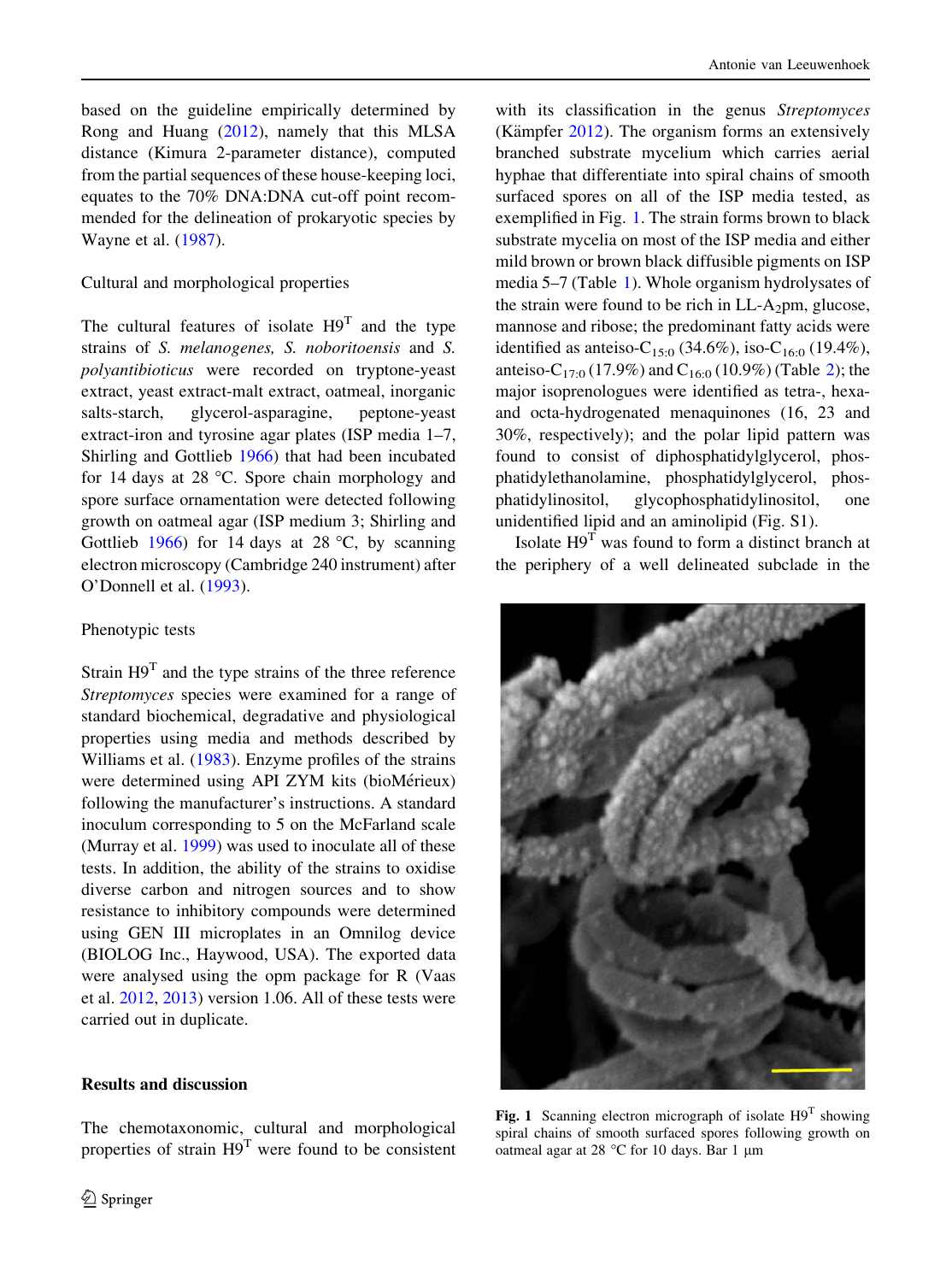<span id="page-5-0"></span>

| Table 1 Growth and cultural characteristics of Streptomyces isolate H9 <sup>T</sup> and the type strains of S. melanogenes, S. noboritoensis and |  |  |
|--------------------------------------------------------------------------------------------------------------------------------------------------|--|--|
| S. <i>polyantibioticus</i> on ISP media after 14 days at 28 $^{\circ}$ C                                                                         |  |  |

| Characteristic         | <b>ISP</b>                   |                              |                         |                                               |                              |                               |                              |  |
|------------------------|------------------------------|------------------------------|-------------------------|-----------------------------------------------|------------------------------|-------------------------------|------------------------------|--|
|                        | $\mathbf{1}$                 | $\overline{2}$               | $\overline{3}$          | $\overline{4}$                                | 5                            | 6                             | $\overline{7}$               |  |
| Isolate H9T            |                              |                              |                         |                                               |                              |                               |                              |  |
| Growth                 | $++$                         | $+++$                        | $++$                    | $++$                                          | $+++$                        | $++$                          | $++$                         |  |
| Aerial spore<br>mass   | None                         | None                         | White                   | White (edge) and pale<br>yellow pink (middle) | Light brown<br>grey          | None                          | None                         |  |
| Substrate<br>mycelium  | Brown black                  | Brown black                  | Dark grey<br>brown      | Brown grey                                    | Brown black                  | Dark olive<br>brown           | <b>Black</b>                 |  |
| Diffusible<br>pigments | None                         | None                         | None                    | None                                          | Mild brown                   | Mild brown                    | Brown black                  |  |
| S. melanogenes         |                              |                              |                         |                                               |                              |                               |                              |  |
| Growth                 | $++$                         | $++$                         | $+++$                   | $++$                                          | $^{+}$                       | $+$                           | $^{+}$                       |  |
| Aerial spore<br>mass   | None                         | None                         | White                   | Grey yellow brown                             | None                         | Light grey<br>yellow<br>brown | None                         |  |
| Substrate<br>mycelium  | Dark grey<br>yellow<br>brown | Dark yellow<br>brown         | Dark<br>yellow<br>brown | Light grey yellow<br>brown                    | Mild yellow<br>brown         | Dark grey<br>yellow<br>brown  | Deep yellow<br>brown         |  |
| Diffusible<br>pigments | Deep yellow<br>brown         | None                         | None                    | None                                          | None                         | Dark yellow<br>brown          | None                         |  |
| S. noboritoensis       |                              |                              |                         |                                               |                              |                               |                              |  |
| Growth                 | $++$                         | $+++$                        | $+++$                   | $+++$                                         | $+++$                        | $++$                          | $^{+}$                       |  |
| Aerial spore<br>mass   | None                         | Grey yellow<br>brown         | Yellow<br>white         | White                                         | None                         | None                          | None                         |  |
| Substrate<br>mycelium  | Mild yellow<br>brown         | Dark grey<br>yellow<br>brown | Mild<br>yellow<br>brown | Dark grey yellow<br>brown                     | Dark grey<br>yellow<br>brown | Dark grey<br>yellow<br>brown  | Dark grey<br>yellow<br>brown |  |
| Diffusible<br>pigments | None                         | None                         | None                    | None                                          | None                         | None                          | None                         |  |
| S. polyantibioticus    |                              |                              |                         |                                               |                              |                               |                              |  |
| Growth                 | $++$                         | $+++$                        | $+++$                   | $+++$                                         | $+++$                        | $++$                          | $^{+}$                       |  |
| Aerial spore<br>mass   | None                         | White                        | White                   | Light grey                                    | White                        | None                          | None                         |  |
| Substrate<br>mycelium  | Dark orange<br>yellow        | Dark orange<br>yellow        | Mild<br>yellow<br>brown | Light grey yellow<br>brown                    | Dark yellow<br>brown         | Dark yellow<br>brown          | Drk orange<br>yellow         |  |
| Diffusible<br>pigments | None                         | None                         | None                    | None                                          | None                         | None                          | None                         |  |

 $+++$  abundant growth,  $++$  very good growth,  $+$  poor growth

Streptomyces 16S rRNA gene tree together with S.  $crystallinus$  NBRC  $15401<sup>T</sup>$ , *S. melanogenes* NBRC  $12890<sup>T</sup>$  and *S. noboritoensis* NRRL B-12152<sup>T</sup>, a relationship that was supported by all of the treemaking algorithms but not by a high bootstrap value (Fig. [2](#page-6-0)). The isolate is closely related to the S. melanogenes and S. noboritoensis strains sharing a 16S rRNA gene sequence similarity with them of 98.6%, a value found to correspond to 20 nucleotide (nt) differences at 1424 and 1423 locations respectively; the S. melanogenes and S. noboritoensis strains were shown to have identical 16S rRNA gene sequences. A subclade consisting of S. melanogenes NBRC  $12890<sup>T</sup>$  and *S. noboritoensis* NRRL B-12152<sup>T</sup> was identified as cluster 30 in the 16S rRNA gene analysis of Labeda et al. ([2012\)](#page-11-0), S. polyantibioticus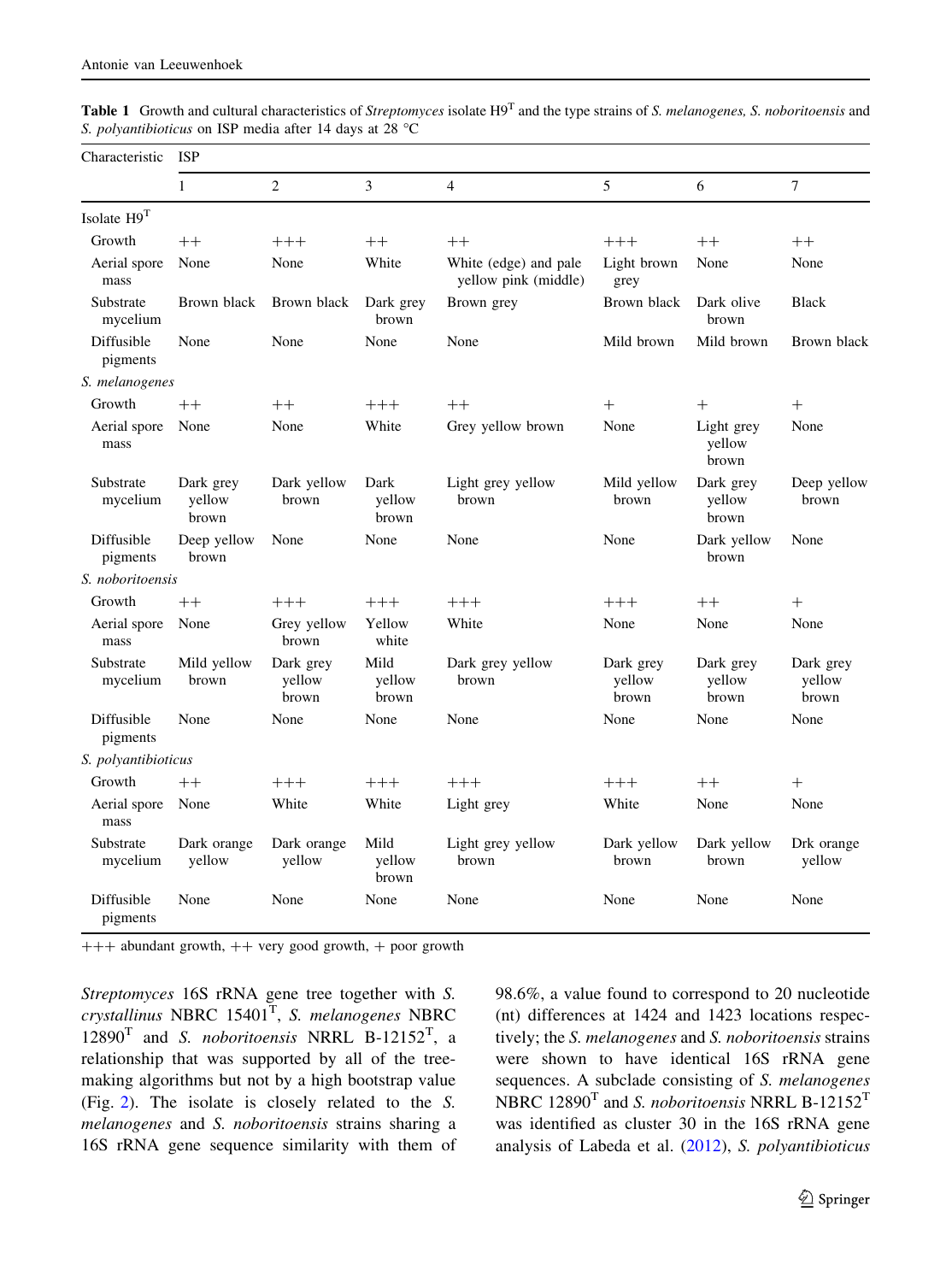| Fatty acid                        | Isolate H9               | S. melanogenes<br>NRRL B- $2072$ <sup>T</sup> | S. noboritoensis<br>NRRL B-12152 $T$ | S. polyantibioticus<br>NRRL B-24448 $T$ |  |
|-----------------------------------|--------------------------|-----------------------------------------------|--------------------------------------|-----------------------------------------|--|
| $C_{12:0}$                        |                          | 0.1                                           |                                      |                                         |  |
| $\mathrm{C}_{13:0}$               |                          | 0.1                                           |                                      |                                         |  |
| anteiso- $C_{13:0}$               |                          | 0.2                                           |                                      | 0.1                                     |  |
| $iso-C_{13:0}$                    | 0.1                      | 0.3                                           | 0.1                                  | 0.2                                     |  |
| $C_{14:0}$                        | 0.1                      | 0.4                                           | 0.3                                  | 0.3                                     |  |
| $iso-C_{14:0}$                    | 5.7                      | 2.3                                           | 4.2                                  | 1.1                                     |  |
| $\mathrm{C}_{15:0}$               | 0.3                      | 2.3                                           | 0.6                                  | 3.1                                     |  |
| anteiso- $C_{15:0}$               | 34.6                     | 24.1                                          | 21.6                                 | 31.2                                    |  |
| $iso-C_{15:0}$                    | 2.1                      | 12.3                                          | 15.4                                 | 10.4                                    |  |
| $C_{15:0}$ ω6c                    |                          | 0.1                                           |                                      | 0.1                                     |  |
| iso- $C_{16:0}$                   | 19.4                     | 12.7                                          | 19.4                                 | 9.8                                     |  |
| iso- H $C_{16:0}$                 | -                        | 0.2                                           | 4.5                                  | 0.2                                     |  |
| Summed feature 3                  | 0.6                      | 1.3                                           | 0.9                                  | 1.3                                     |  |
| $\mathrm{C}_{16:0}$               | 10.9                     | 11.7                                          | 8.6                                  | 10.0                                    |  |
| $C_{16:1}$ ω9c                    | $\overline{\phantom{0}}$ | $1.0\,$                                       | -                                    | $\overline{\phantom{0}}$                |  |
| iso-C <sub>17:0</sub> $\omega$ 9c | 0.7                      | 2.1                                           | 2.6                                  | 1.8                                     |  |
| anteiso- $C_{17:0}$ ω9c           | 0.3                      | 1.6                                           | 1.7                                  | 0.8                                     |  |
| $iso-C_{17:0}$                    | 5.7                      | 9.6                                           | 8.6                                  | 9.3                                     |  |
| anteiso- $C_{17:0}$               | 17.9                     | 15.0                                          | 9.9                                  | 19.7                                    |  |
| $C_{17:1}$ $\omega$ 8c            | 0.2                      | 0.1                                           | $\qquad \qquad -$                    | 0.8                                     |  |
| $C_{17:0}$                        | 0.5                      | 1.4                                           | 0.4                                  | 2.3                                     |  |
| $C_{17:0}$ 2OH                    |                          | 0.1                                           |                                      |                                         |  |
| $iso-C_{18:0}$                    | 0.8                      | 0.3                                           | 0.4                                  | 0.2                                     |  |
| $C_{18:0}$                        | 0.2                      | 0.1                                           |                                      | 0.2                                     |  |
| $C_{18:0}$ $\omega$ 9c            |                          | $0.1\,$                                       |                                      | $\overline{\phantom{0}}$                |  |

<span id="page-6-0"></span>**Table 2** Fatty acid profiles (%) of Streptomyces isolate  $H9<sup>T</sup>$  and the type strains of Streptomyces melanogenes, Streptomyces noboritoensis and Streptomyces polyantibioticus

– fatty acid not detected; Summed feature 3: 16:1  $\omega$ 7c/15 iso 2 OH

NRRL B-24448<sup>T</sup> was found adjacent to this taxon. The corresponding 16S rRNA gene sequence homologies between the isolate and the remaining phylogenetically close strains were found to fall within the range 97.7–98.5%, values shown to equate to 21 and 31 nt differences.

MLSA have been found to clarify relationships between closely related streptomycetes because of the strong phylogenetic signal provided by partial sequences of single-copy house-keeping genes (Rong and Huang [2012,](#page-11-0) [2014](#page-12-0); Labeda [2011,](#page-11-0) [2016,](#page-11-0) Labeda et al. [2014](#page-11-0), [2016](#page-11-0), [2017\)](#page-11-0); In the present MLSA analysis, the relationships found between isolate  $H9<sup>T</sup>$ and the type strains of closely related Streptomyces species are shown in Fig. 3 and Table [3.](#page-7-0) The isolate is closely related to *S. melanogenes* NRRL B-2072<sup>T</sup>, *S.* 

*noboritoensis* NRRL B-1252<sup>T</sup> and *S. polyantibioticus* NRRL B-24448<sup>T</sup>, relationships that are supported by a 100% bootstrap value; S. crystallinus NRRL B-3629<sup>T</sup> is loosely associated with this lineage. The relationship of S. crystallinus NBRC  $15401<sup>T</sup>$ , S. melanogenes NBRC  $12890<sup>T</sup>$  and *S. noboritoensis* NRRL B-12152<sup>T</sup> was also identified in a recent MLSA study (Labeda et al. [2017](#page-11-0)). Isolate H9<sup>T</sup> was shown to have MLSA distances greater than 0.007 with all of these strains indicating that it forms the nucleus of a novel Streptomyces species. In contrast, the type strains of S. melanogenes and S. noboritoensis share a MLSA evolutionary distance of only 0.004 indicating that they belong to the same genomic species.

Identical results were obtained for nearly all of the duplicated phenotypic tests, the exceptions being a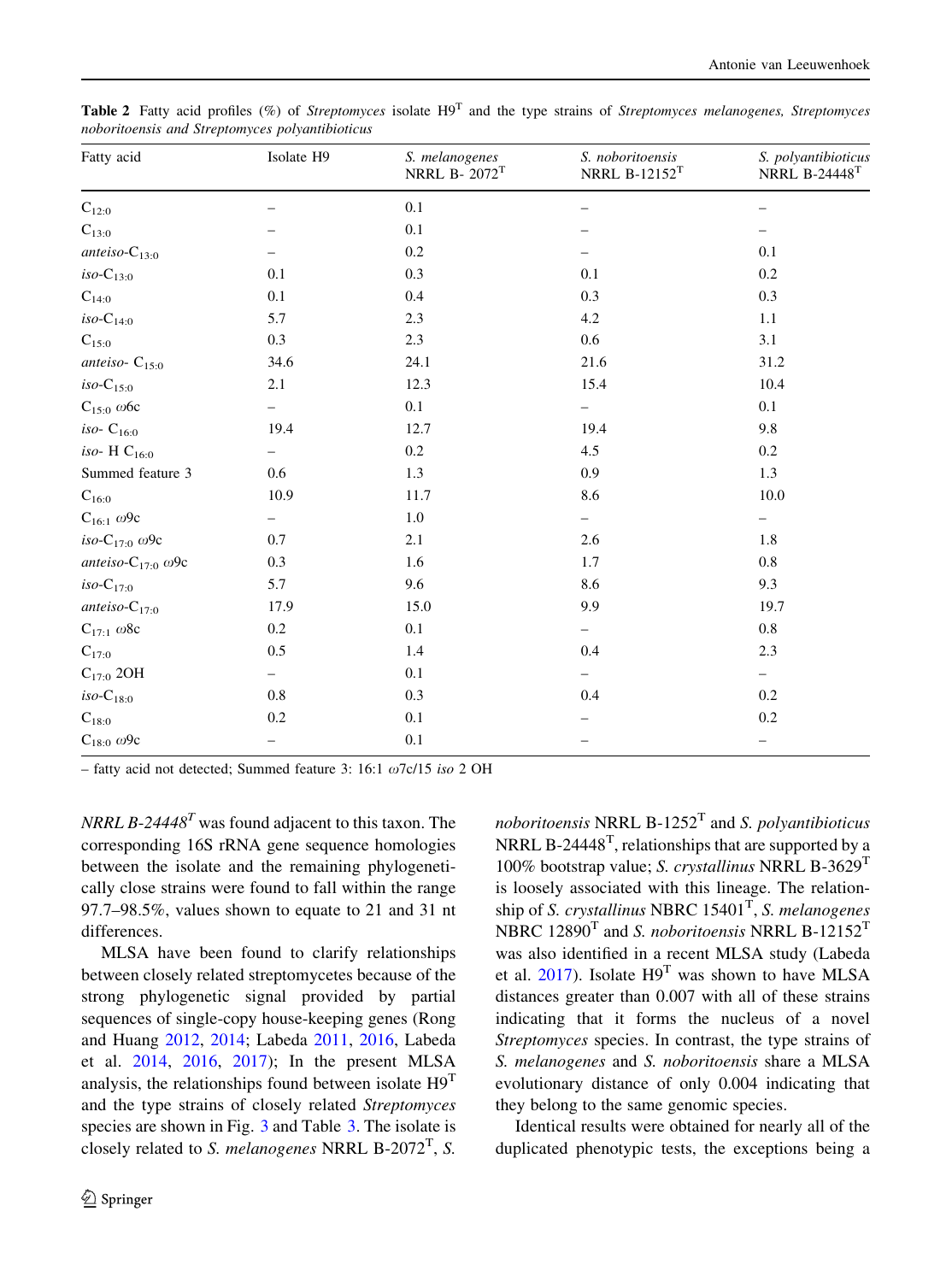<span id="page-7-0"></span>

Fig. 2 Neighbour-joining phylogenetic tree based on nearly complete 16S rRNA gene sequences (1329–1425 nucleotides) showing relationships between isolate H9<sup>T</sup> and closely related type strains of Streptomyces species. Asterisks indicate branches of the tree that were recovered using the maximum-likelihood (ML) and maximum-parsimony tree-making methods. ML indicates branches of the tree that were also supported by this algorithm. Numbers at the modes indicate levels of bootstrap support based on a neighbour-joining analysis of 1000 resampled datasets, only values above 50% are given. The scale bar indicates 0.005 substitutions per nucleotide position



Fig. 3 Streptomyces sub-tree derived from the phylogenetic tree inferred from concatenated partial sequences of the housekeeping genes atpD, gyrB, recA, rpoB and trpB using the maximum-likelihood method based on the General Time Reversible model. The final dataset consisted of 2622 positions

few carbon source tests recorded from the GEN111 microplates. It can be seen from Table [4](#page-8-0) that the isolate can be distinguished from the type strains of S. melanogenes, S. noboritoensis and S. polyantibioticus, its close phylogenetic neighbours, by a broad range of phenotypic tests though all four strains have many properties in common. In particular, the isolate can be and 706 strains. Percentages at the nodes represent levels of bootstrap support from 1000 resampled datasets, values less than 60% are not shown. The proposed new species is indicated in bold. Bar, equals number of substitutions per site

distinguished from the three reference type strains by its ability to form spiral chains of spores, grow at 40 C and oxidise <sup>D</sup>-fucose and <sup>D</sup>-raffinose. Conversely, the three reference type strains can be differentiated from isolate  $H9^T$  by their ability to form straight to flexuous spore chains and degrade arbutin, hypoxanthine and <sup>L</sup>-tyrosine. In turn, the isolate can be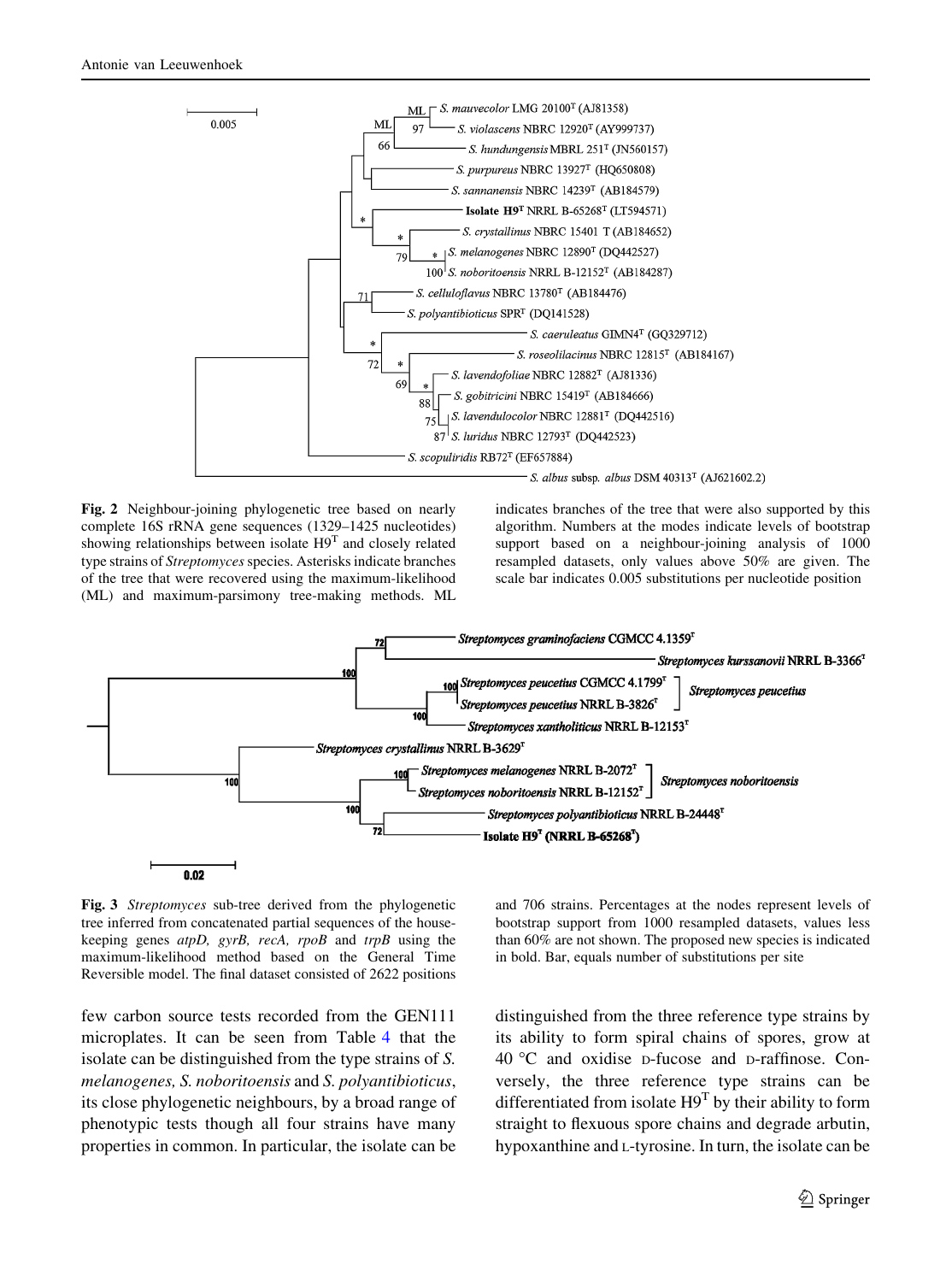<span id="page-8-0"></span>**Table 3** MLSA distances for strains phylogenetically near to isolate  $H9<sup>T</sup>$  and related isolates

|                | Strain                                                 | MLSA (Kimura 2-paramenter) distance |       |       |                |       |       |                |       |                |    |
|----------------|--------------------------------------------------------|-------------------------------------|-------|-------|----------------|-------|-------|----------------|-------|----------------|----|
|                |                                                        | $\mathbf{1}$                        | 2     | 3     | $\overline{4}$ | 5     | 6     | $\overline{7}$ | 8     | $\overline{9}$ | 10 |
| $\mathbf{1}$   | S. halstedii<br>CGMCC $4.1359$ <sup>T</sup>            |                                     |       |       |                |       |       |                |       |                |    |
| 2              | S. kurssanovii<br>NRRL $B-3366$ <sup>T</sup>           | 0.063                               |       |       |                |       |       |                |       |                |    |
| 3              | S. peucetius<br>CGMCC $4.1799$ <sup>T</sup>            | 0.040                               | 0.073 |       |                |       |       |                |       |                |    |
| $\overline{4}$ | S. peucetius<br>NRRL $B-3826$ <sup>T</sup>             | 0.040                               | 0.073 | 0.000 |                |       |       |                |       |                |    |
| $\overline{5}$ | S. xantholiticus<br>NRRL B-12153 $T$                   | 0.038                               | 0.076 | 0.014 | 0.014          |       |       |                |       |                |    |
| 6              | S. crytalllinus<br>NRRL $B-3629$ <sup>T</sup>          | 0.094                               | 0.123 | 0.093 | 0.093          | 0.097 |       |                |       |                |    |
| $\tau$         | S. melanogenes<br>NRRL $B-2072$ <sup>T</sup>           | 0.112                               | 0.142 | 0.109 | 0.109          | 0.114 | 0.049 |                |       |                |    |
| 8              | S. noboritoensis<br>NRRL B-12152 $T$                   | 0.113                               | 0.142 | 0.106 | 0.106          | 0.111 | 0.048 | 0.004          |       |                |    |
| 9              | S. polyantibioticus<br><b>NRRL B-24448<sup>T</sup></b> | 0.110                               | 0.139 | 0.107 | 0.107          | 0.110 | 0.060 | 0.035          | 0.035 |                |    |
| 10             | Streptomyces species H9T<br>(NRRL $B-65268^{T}$ )      | 0.111                               | 0.138 | 0.107 | 0.107          | 0.110 | 0.054 | 0.034          | 0.034 | 0.039          |    |

distinguished from S. melanogenes NRRL B-2072<sup>T</sup> and *S. noboritoensis* NRRL B-12151<sup>T</sup> by its ability to degrade casein, starch and Tween 80, but not arbutin, guanine or urea.

It is apparent that the type strains of S. melanogenes and S. noboritoensis have many phenotypic properties in common, notably morphological and cultural features found to be of particular value in the circumscription of Streptomyces species by Labeda et al. ([2012\)](#page-11-0) in their phylogenetic survey of Streptomycetaceae species. The present results are in good agreement with those of previous studies in which the type strains of S. melanogenes and S. noboritoensis were assigned to the same numerically defined phe-notypic clusters (Williams et al. [1983](#page-12-0); Kämpfer et al. [1991\)](#page-11-0) and the same MLSA lineage (Labeda et al. [2017\)](#page-11-0). In addition, all three strains were shown to have whole organism hydrolysates rich in  $LL-A_2$ pm, glucose, mannose and ribose and similar polar lipid patterns (Fig S1). Similar chemotaxonomic markers have been recorded for the type strain of S. polyantibioticus, NRRL B-2443<sup>T</sup> (Roes and Meyers  $2009$ ). The fatty acid profiles of the type strains of S.

melanogenes, S. noboritoensis and S. polyantibioticus, like that of isolate  $H9^T$ , were shown to contain major proportions of anteiso-C<sub>15:0</sub>, iso-C<sub>16:0</sub>, C<sub>16:0</sub> and anteiso- $C_{17:0}$  though quantitative differences were apparent; such differences were also detected between other fatty acids though a few trace components were discontinuously distributed (Table [2](#page-5-0)).

In summary, isolate  $H9<sup>T</sup>$  is only loosely associated with its near phylogenetic neighbours in the Streptomyces 16S rRNA gene tree and its distinctness is strongly supported by corresponding MLSA data based on concatenated sequences of five housekeeping genes. It can also be distinguished from the type strains of S. melanogenes and S. noboritoensis, its close phylogenetic neighbours, based on a combination of phenotypic properties. These data clearly show that isolate  $H9<sup>T</sup>$  forms a new centre of taxonomic variation within the genus Streptomyces. The name proposed for this taxon is Streptomyces aridus sp. nov. It is also clear from the MLSA and associated chemotaxonomic and phenotypic data that the type strains of S. melanogenes and S. noboritoensis belong to the same species. It is, therefore, proposed that S.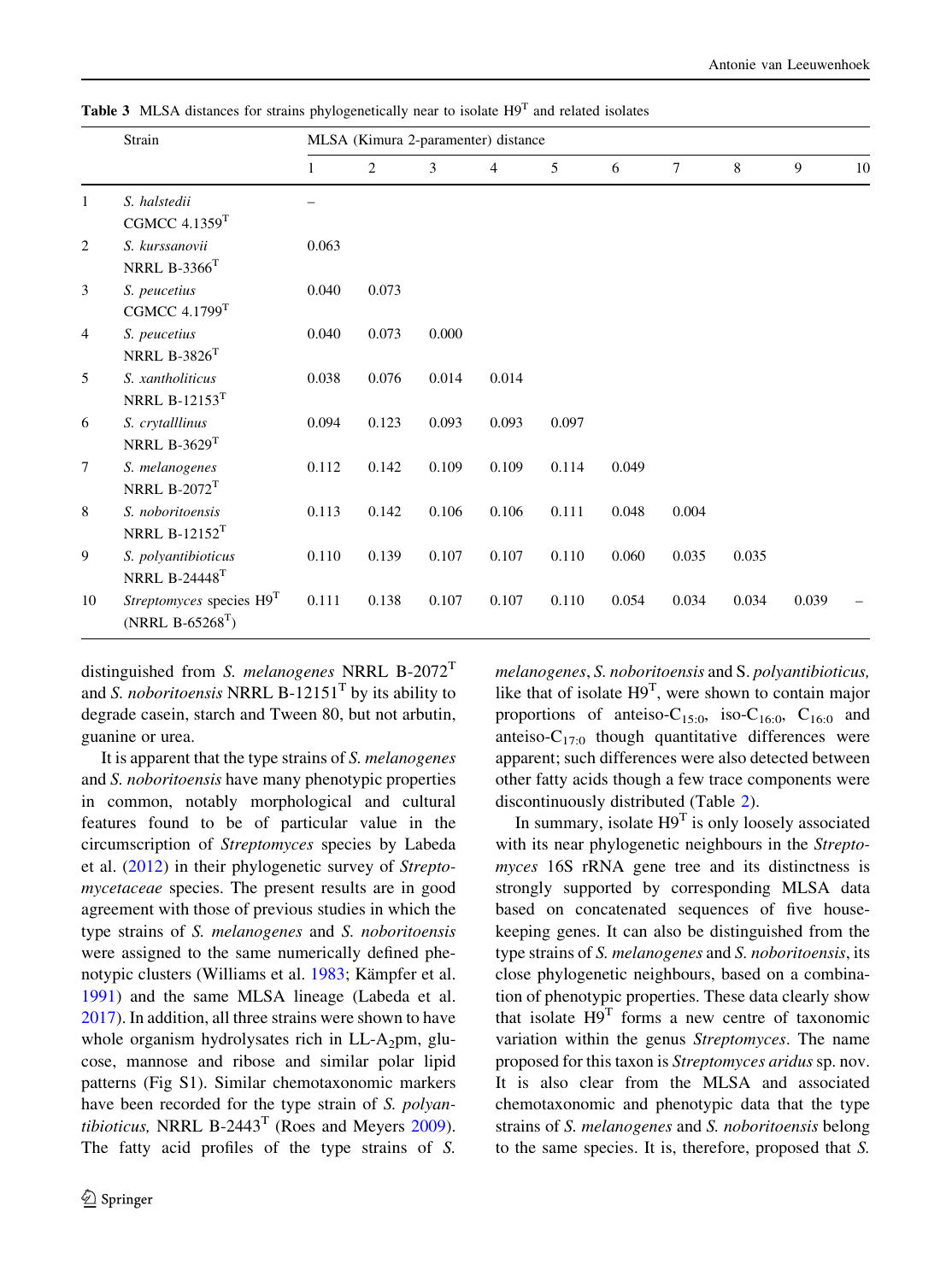| Phenotypic tests                           | Isolate<br>H9 <sup>T</sup>      | S. melanogenes<br>NRRL B-2072 <sup>T</sup> | S. noboritoensis NRRL<br>$B-12152^{T}$ | S. polyantibioticus<br><b>NRRL B-24448T</b>  |
|--------------------------------------------|---------------------------------|--------------------------------------------|----------------------------------------|----------------------------------------------|
| Morphology                                 |                                 |                                            |                                        |                                              |
| Spore chains                               | Spiral                          | Straight to<br>flexuous <sup>a</sup>       | Straight to<br>flexuous <sup>b</sup>   | Spores held within<br>sporangia <sup>c</sup> |
| API ZYM tests                              |                                 |                                            |                                        |                                              |
| α-Chymotrypsin                             |                                 |                                            |                                        |                                              |
| Esterase (C4)                              | $^{+}$                          |                                            | $^{+}$                                 | $^{+}$                                       |
| $\beta$ -Galactosidase                     | $^{+}$                          | $^{+}$                                     |                                        | $\boldsymbol{+}$                             |
| α-Glucuronidase                            | $^{+}$                          | $^{+}$                                     |                                        | $+$                                          |
| GEN III BIOLOG microplates                 |                                 |                                            |                                        |                                              |
| Oxidation of:                              |                                 |                                            |                                        |                                              |
| N-acetyl-D-Galactosamine,                  | $^{+}$                          | $+$                                        | $+$                                    |                                              |
| D-fructose, inosine,                       |                                 |                                            |                                        |                                              |
| D-mannose                                  |                                 |                                            |                                        |                                              |
| L-Arginine                                 |                                 |                                            | $+$                                    | $\! + \!$                                    |
| D-Aspartic acid,<br>$N$ -acetyl- $\beta$ - |                                 | $^{+}$                                     |                                        |                                              |
| D-mannosamine                              |                                 |                                            |                                        |                                              |
| Citric acid                                |                                 | $^+$                                       | $^{+}$                                 | $^+$                                         |
| D-Fructose-6-phosphate                     |                                 | $^+$                                       |                                        | $^{+}$                                       |
| D-Fucose, D-raffinose                      | $\hspace{.1cm} + \hspace{.1cm}$ |                                            |                                        |                                              |
| Guanidine                                  |                                 |                                            | $^{+}$                                 |                                              |
| β-hydroxy-Butyric acid                     | $+$                             |                                            | $^{+}$                                 | $^{+}$                                       |
| β-methyl-D-Glucoside                       |                                 | $^{+}$                                     |                                        |                                              |
| Pectin                                     | $^{+}$                          |                                            |                                        |                                              |
| L-Pyroglutamic acid                        | $\hspace{0.1mm} +$              |                                            |                                        | $^{+}$                                       |
| D-Salicin                                  |                                 |                                            |                                        | $+$                                          |
| D-Turanose                                 | $^+$                            | $^+$                                       |                                        |                                              |
| Inhibition tests                           |                                 |                                            |                                        |                                              |
| Sodium bromate                             | $^{+}$                          | $\hspace{0.1mm} +$                         | $^{+}$                                 |                                              |
| Sodium lactate (1%)                        |                                 |                                            |                                        | $^{+}$                                       |
| Tetrazolium blue                           |                                 |                                            | $^{+}$                                 |                                              |
| Growth in the presence of                  |                                 |                                            |                                        |                                              |
| Sodium chloride (4%, w/v)                  | $^{+}$                          | $^{+}$                                     | $+$                                    |                                              |
| Growth at                                  |                                 |                                            |                                        |                                              |
| pH 5                                       |                                 |                                            |                                        | $\hspace{0.1mm} +$                           |
| Other phenotypic tests                     |                                 |                                            |                                        |                                              |
| <b>Biochemical</b> tests                   |                                 |                                            |                                        |                                              |
| Allantoin hydrolysis                       |                                 |                                            |                                        | $+$                                          |
| Urea hydrolysis                            |                                 | $\hspace{0.1mm} +$                         | $\hspace{0.1mm} +$                     |                                              |
| Degradation tests                          |                                 |                                            |                                        |                                              |
| Arbutin                                    |                                 | $^+$                                       | $\hspace{0.1mm} +$                     | $\hspace{0.1mm} +$                           |
| Casein                                     |                                 |                                            |                                        | $\hspace{0.1mm} +$                           |
| Elastin                                    |                                 |                                            | ┿                                      | $\hspace{0.1mm} +$                           |

**Table 4** Phenotypic properties that differentiate *Streptomyces* isolate  $H9<sup>T</sup>$  from the type strains of *Streptomyces melanogenes*, Streptomyces noboritoensis and Streptomyces polyantibioticus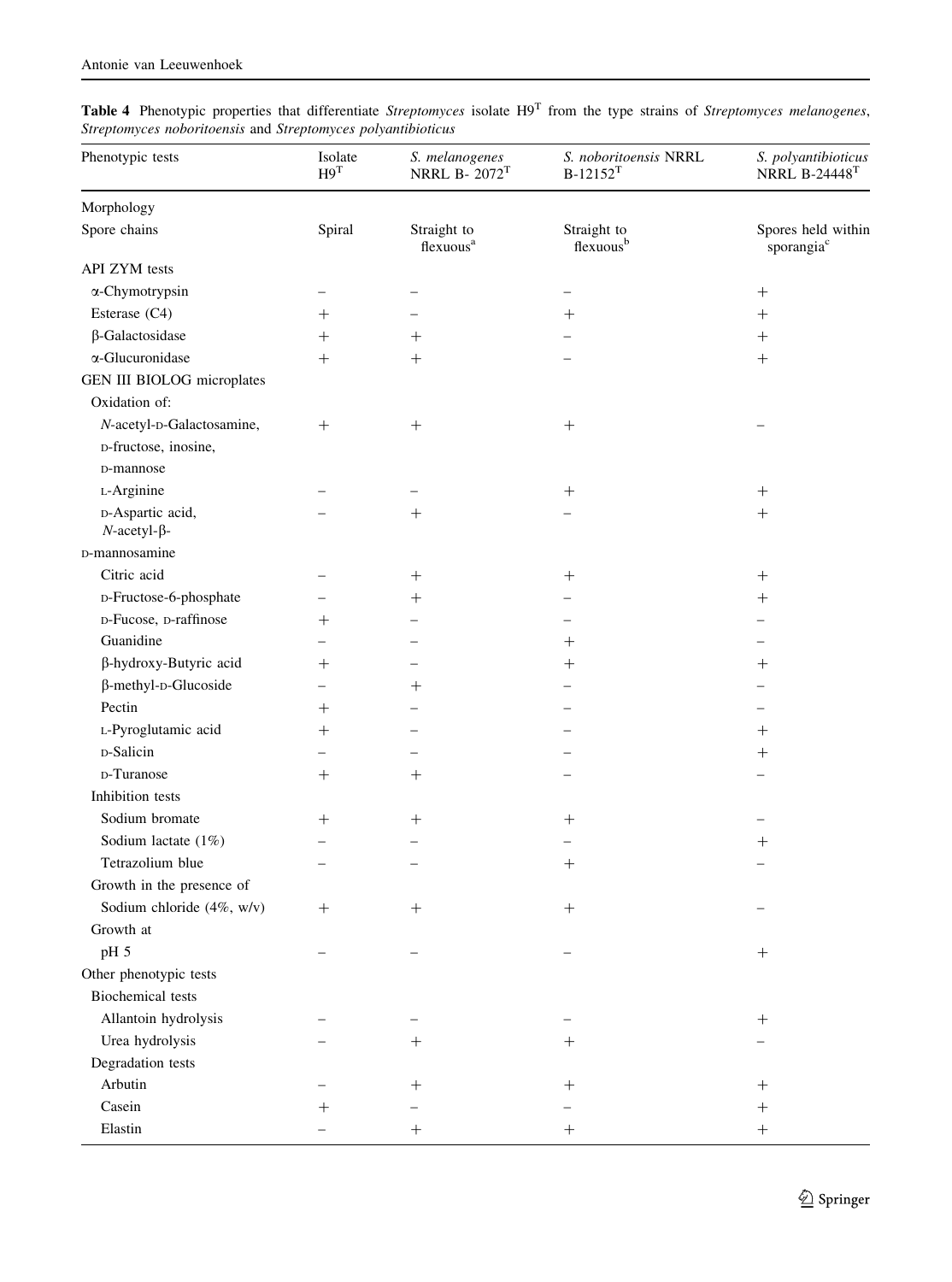#### <span id="page-10-0"></span>Table 4 continued

| Phenotypic tests         | Isolate<br>H9 <sup>T</sup> | S. melanogenes<br>NRRL B-2072 <sup>T</sup> | S. noboritoensis NRRL<br>$B-12152^T$ | S. polyantibioticus<br><b>NRRL B-24448T</b> |  |
|--------------------------|----------------------------|--------------------------------------------|--------------------------------------|---------------------------------------------|--|
| Guanine                  |                            |                                            | ┿                                    |                                             |  |
| Hypoxanthine, L-tyrosine |                            |                                            | ┿                                    | $^+$                                        |  |
| Starch                   | ┿                          |                                            |                                      | +                                           |  |
| Uric acid                |                            |                                            | +                                    |                                             |  |
| Tween 80                 |                            |                                            |                                      | $^+$                                        |  |
| Growth at                |                            |                                            |                                      |                                             |  |
| 40 $\degree$ C           |                            |                                            |                                      |                                             |  |

 $+$ , positive result;  $-$ , negative result

 $a$ , b and  $c$ , data taken from Isono et al. [\(1957](#page-11-0)) and (le Roes-Hill and Meyers [2009](#page-11-0)), respectively

Positive results recorded for *Streptomyces* isolate  $H9^T$ , *S. melanogenes* NRRL B- 2072<sup>T</sup>, *S. noboritoensis* NRRL B-12152<sup>T</sup> and *S.* polyantibioticus NRRL B-24448<sup>1</sup>

API ZYM tests: acid phosphatase, alkaline phosphatase, cystine arylamidase, esterase lipase (C8),  $\beta$ -glucosidase, leucine arylamidase, lipase (C14),  $\alpha$ -mannosidase, naphthol-AS-BI-phosphohydrolase, N-acetyl- $\beta$ -glucosaminidase and valine arylamidase

GEN III BIOLOG microplates: utilisation of L-alanine, L-aspartic acid, L-glutamic acid, L-histidine, L-serine (amino acids), y-aminon-butyric acid,  $\alpha$ -keto-butyric acid,  $\alpha$ -keto-glutaric acid, acetic acid acetoacetic acid, D-gluconic acid, L-malic acid, propionic acid (organic acids); glycyl-proline (peptide); <sup>D</sup>-cellobiose, dextrin, <sup>L</sup>-fucose, <sup>D</sup>-galactose, 3-O-methyl-D-galactose, b-gentiobiose, <sup>D</sup>glucose, glycerol, <sup>D</sup>-melibiose, stachyose (sugars); <sup>D</sup>-trehalose (sugar alcohol) and growth in the presence of potassium tellurite, rifamycin SV and sodium chloride (1%, w/v)

Other phenotypic tests: aesculin hydrolysis, degradation of adenine and Tween 40 and growth at 10, 20 and 30 °C

Negative results recorded for *Streptomyces* isolate  $H9^T$ , *S. melanogenes* NRRL B-2072<sup>T</sup>, *S. noboritoensis* NRRL B-12152<sup>T</sup> and *S.* polyantibioticus NRRL B-24448<sup>T</sup>

API ZYM tests:  $\alpha$ -fucosidase,  $\alpha$ -galactosidase,  $\beta$ -glucuronidase and trypsin

GEN III BIOLOG microplates: utilisation of p-serine#1, p-serine#2, (amino acids); butyric acid, p-malic acid, mucic acid, N-acetylneuraminic acid, quinic acid, <sup>D</sup>-saccharic acid, (organic acids); a-D-lactose, <sup>L</sup>-rhamnose, stachyose (sugars); <sup>D</sup>-galacturonic acid, <sup>L</sup>galactonic acid- $\gamma$ -lactone, (sugar acids); D-arabitol, D-mannitol, D-salicin, D-sorbitol (sugar alcohols); glucuronamide (amino hexose) and resistance to fusidic acid, guanidine hydrochloride, lincomycin, minocycline, niaproof, sodium formate, tetrazolium violet, tetrazolium blue, troleandomycin, vancomycin and growth in the presence of sodium chloride (8%, w/v) and at pH 6

Other phenotypic tests: H<sub>2</sub>S production, nitrate reduction, degradation of cellulose, chitin, xanthine, xylan and tributyrin and growth at 4 or 45 $\degree$ C

melanogenes Suguwara and Onuma ([1957\)](#page-12-0) be seen as a heterotypic synonym of S. noboritoensis Isono et al. [\(1957](#page-11-0)). An emended description is given of the latter.

Description of Streptomyces aridus sp. nov.

Streptomyces aridus(a'ri. dus. L. masc. adj. aridus, dry, referring to the isolation of the strain from arid soil).

Aerobic, Gram-stain positive, catalase positive actinobacterium that forms an extensively branched substrate mycelium that bears aerial hyphae that differentiate into spiral chains of smooth surfaced spores  $(1-1.5 \mu m \times 0.5 \mu m)$  on oatmeal agar. A brown–black diffusible pigment is produced on yeast extract-malt extract agar. Grows from 10 to 40  $^{\circ}$ C, optimally  $\sim$  28 °C, from pH 5–10, optimally  $\sim$  pH 7.0 and in the presence of up to 2.5% w/v NaCl.

Additional cultural and phenotypic features are cited in the text and in Tables [1](#page-4-0) and [4.](#page-8-0) Chemotaxonomic characteristics are typical of the genus Streptomyces. The type strain,  $H9^T$  (=NCIMB 14965<sup>T</sup>=NRRL  $B-65268<sup>T</sup>$ ), was isolated from a subsurface soil sample collected at 4000 metres above sea level on Cerro Chajnantor, east of San Pedro de Atacama in north eastern Chile. The GenBank accession number for the 16S rRNA gene sequence of isolate H9<sup>T</sup> is LT594571.

Emended description of Streptomyces noboritoensis Isono et al.  $1957, 21^{\text{AL}}$  $1957, 21^{\text{AL}}$ 

Heterotypic synonym: Streptomyces melanogenes Suguwara and Onuma [1957](#page-12-0), 141<sup>AL.</sup>

Data taken from the present study and from Kämpfer  $(2012)$  $(2012)$ .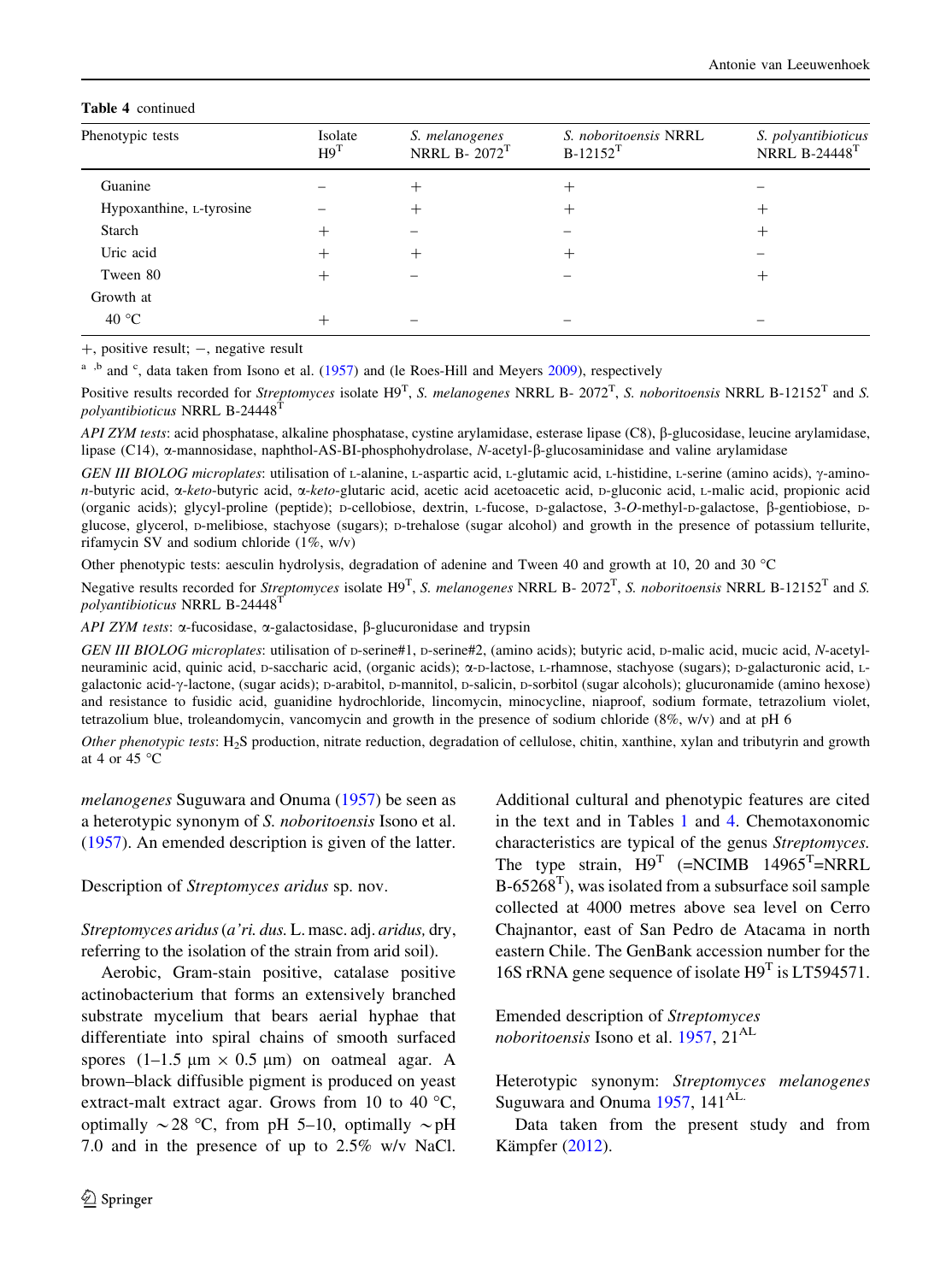<span id="page-11-0"></span>Aerobic, Gram-stain positive actinobacterium which forms extensively branched substrate mycelia that bear aerial hyphae which differentiate into straight to filamentous spore chains. Mature spore chains are long with 10–50, or often more than 50, spores per chain. This morphology is seen on glycerol-asparagine agar, oatmeal agar, salts-starch agar and yeast extractmalt extract agar. Spore surface is smooth. Grows at 10, 20 and 30  $\degree$ C but not at 4 or 40  $\degree$ C, at pH6 and pH7 and in the presence of 4%, w/v sodium chloride. Additional cultural and phenotypic properties are cited in the text and in Tables [1](#page-4-0) and [4.](#page-8-0) Chemotaxonomic features are typical of the genus Streptomyces.

The type strain of S. noboritoensis (NRRL  $B-12152<sup>T</sup>$ ), was isolated from soil from Inada-noborito, Kawasaki City, Kanagawa Prefecture, Japan.

Type strain: ATCC 23937, CBS 92168, DSM 40192, NBRC 12390, JCM 4378, NCIMB 9835, NRRL B-2072, RIA 1146.

Acknowledgements This project was partly funded by a UK Newton Project for UK-Chile collaboration (JIC CA 586). We thank the staff of the European Southern Observatory for permission and assistance in collecting soil samples from the Chajnantor Plateau. The able technical assistance of E. Basehoar in determining the house keeping gene sequences is gratefully acknowledged. Mention of trade names or commercial products in this publication is solely for the purpose of providing specific information and does not imply recommendation or endorsement by the US Department of Agriculture. USDA is an equal opportunity provider and employer. H.I. is grateful to the Malaysian Government for a Ph.D. scholarship and M.G. for an Emeritus Fellowship from the Leverhulme Trust. DPL and the ARS Culture Collection CRIS project was supported by ARS National Program 301.

Open Access This article is distributed under the terms of the Creative Commons Attribution 4.0 International License ([http://](http://creativecommons.org/licenses/by/4.0/) [creativecommons.org/licenses/by/4.0/\)](http://creativecommons.org/licenses/by/4.0/), which permits unrestricted use, distribution, and reproduction in any medium, provided you give appropriate credit to the original author(s) and the source, provide a link to the Creative Commons license, and indicate if changes were made.

#### References

- Antony-Babu S, Stach JEM, Goodfellow M (2010) Computerassisted numerical analysis of colour-group data for dereplication of streptomycetes for bioprospecting and ecological purposes. Antonie Van Leeuwenhoek 97:231–239. doi:[10.1007/s10482-009-9404-x](http://dx.doi.org/10.1007/s10482-009-9404-x)
- Athalye M, Lacey J, Goodfellow M (1981) Selective isolation and enumeration of actinomycetes using rifampicin. J Appl

Bacteriol 51:289–297. doi[:10.1111/j.1365-2672.1981.](http://dx.doi.org/10.1111/j.1365-2672.1981.tb01244.x) [tb01244.x](http://dx.doi.org/10.1111/j.1365-2672.1981.tb01244.x)

- Barka EA, Vatsa P, Sanchez L, Gaveau-Vaillant N, Jacquard C, Klenk HP, Clément C, Ouhdouch Y, van Wezel GP (2016) Taxonomy, physiology, and natural products of actinobacteria. Microbiol Mol Biol Rev 80:1–43. doi[:10.1128/](http://dx.doi.org/10.1128/mmbr.00019-15) [mmbr.00019-15](http://dx.doi.org/10.1128/mmbr.00019-15)
- Bérdy J (2005) Bioactive microbial metabolites. J Antibiot 58:1–26
- Bull AT (2011) Actinobacteria of the extremobiosphere. In: Horikoshi K (ed) Extremophiles Handbook. Springer, Tokyo, pp 1203–1240
- Bull AT, Stach JEM (2007) Marine actinobacteria: new opportunities for natural product search and discovery. Trends Microbiol 15:491–499. doi:[10.1016/j.tim.2007.10.](http://dx.doi.org/10.1016/j.tim.2007.10.004) [004](http://dx.doi.org/10.1016/j.tim.2007.10.004)
- Bull AT, Asenjo JA, Goodfellow M, Gómez-Silva B (2016) The Atacama Desert: technical resources and the growing importance of novel microbial diversity. Ann Rev Microbiol 70:215–234. doi[:10.1146/annurev-micro-102215-](http://dx.doi.org/10.1146/annurev-micro-102215-095236) [095236](http://dx.doi.org/10.1146/annurev-micro-102215-095236)
- Busarakam K (2014) Novel actinobacterial diversity in arid Atacama Desert soils as a source of new drug leads. PhD thesis, Newcastle University, UK
- Busarakam K, Bull AT, Girard G, Labeda DP, van Wezel GP, Goodfellow M (2014) Streptomyces leeuwenhoekii sp. nov., the producer of chaxalactins and chaxamycins, forms a distinct branch in Streptomyces gene trees. Antonie Van Leeuwenhoek 105:849–861. doi:[10.1007/s10482-014-](http://dx.doi.org/10.1007/s10482-014-0139-y) [0139-y](http://dx.doi.org/10.1007/s10482-014-0139-y)
- Chaudhary HS, Soni B, Shrivastava AR, Shrivastava S (2013) Diversity and versatility of actinomycetes and its role in antibiotic production. J Appl PharmSc 3:S83–S94. doi:[10.](http://dx.doi.org/10.7324/JAPS.2013.38.S14) [7324/JAPS.2013.38.S14](http://dx.doi.org/10.7324/JAPS.2013.38.S14)
- Collins MD, Goodfellow M, Minnikin DE, Alderson G (1985) Menaquinone composition of mycolic acid-containing actinomycetes and some sporoactinomycetes. J Appl Bacteriol 58:77–86. doi[:10.1111/j.1365-2672.1985.tb01431.x](http://dx.doi.org/10.1111/j.1365-2672.1985.tb01431.x)
- Darriba D, Taboada GL, Doallo R, Posada D (2012) jModelTest 2: more models, new heuristics and high-performance computing. Nat Methods 9:772. doi[:10.1038/nmeth.2109](http://dx.doi.org/10.1038/nmeth.2109)
- Demain A (2014) Importance of microbial natural products and the need to revitalize their discovery. J Ind Microbiol Biotechnol 41:185–201. doi:[10.1007/s10295-013-1325-z](http://dx.doi.org/10.1007/s10295-013-1325-z)
- Felsenstein J (1985) Confidence limits on phylogenies: an approach using the bootstrap. Evolution 39:783–791
- Gomez-Escribano JP, Castro JF, Razmilic V, Chandra G, Andrews BA, Asenjo JA, Bibb MJ (2015) The Streptomyces leeuwenhoekii genome: de novo sequencing and assembly in single contigs of the chromosome, circular plasmid pSLE1 and linear plasmid pSLE2. BMC Genom 16:1–11. doi[:10.1186/s12864-015-1652-8](http://dx.doi.org/10.1186/s12864-015-1652-8)
- Goodfellow M (2013) Actinobacterial diversity as a sources of new drugs. Microbiologist 14:8–12
- Goodfellow M, Fiedler HP (2010) A guide to successful bioprospecting: informed by actinobacterial systematics. Antonie Van Leeuwenhoek 98:119–142. doi[:10.1007/](http://dx.doi.org/10.1007/s10482-010-9460-2) [s10482-010-9460-2](http://dx.doi.org/10.1007/s10482-010-9460-2)
- Gu X, Fu YX, Li WH (1995) Maximum likelihood estimation of the heterogeneity of substitution rate among nucleotide sites. Mol Biol Evol 12:546–557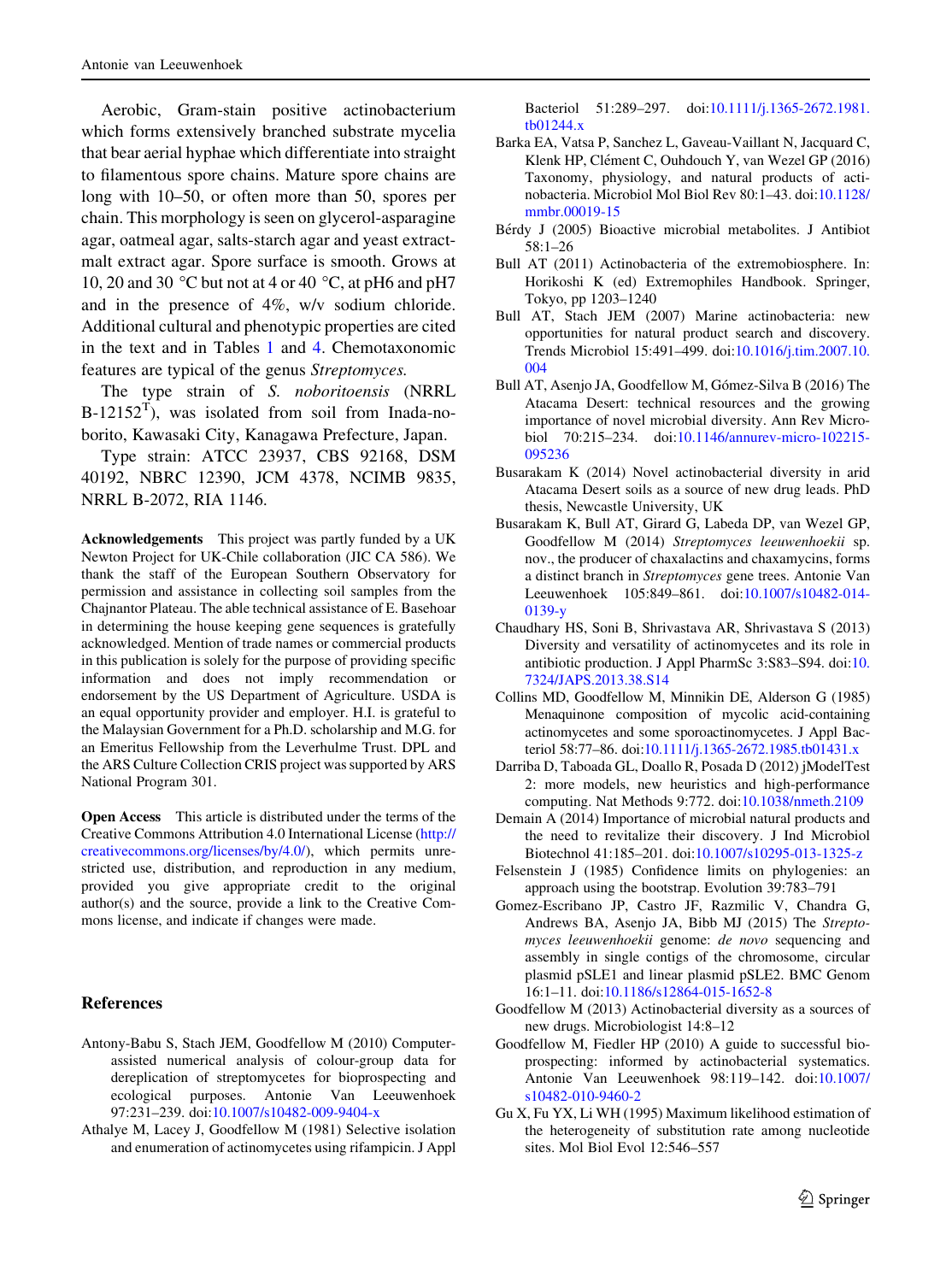- <span id="page-12-0"></span>Guindon S, Dufayard J, Lefort V, Anisimova M, Hordijk W, Gascuel O (2010) New algorithms and methods to estimate maximum-likelihood phylogenies: assessing the performance of PhyML 3.0. Syst Biol 59:307–321. doi[:10.1093/](http://dx.doi.org/10.1093/sysbio/syq010) [sysbio/syq010](http://dx.doi.org/10.1093/sysbio/syq010)
- Hamedi J, Mohammadipanah F, Ventosa A (2013) Systematic and biotechnological aspects of halophilic and halotolerant actinomycetes. Extremophiles 17:1–13. doi[:10.1007/](http://dx.doi.org/10.1007/s00792-012-0493-5) [s00792-012-0493-5](http://dx.doi.org/10.1007/s00792-012-0493-5)
- Hong K, Gao A, Xie Q, Gao H, Zhuang L, Lin H, Yu H, Li J, Yao X, Goodfellow M, Ruan J (2009) Actinomycetes for marine drug discovery isolated from mangrove soils and plants in China. Mar Drugs 7:24–44
- Idris H (2016) Actinobacterial diversity in Atacama Desert habitats as a road map to biodiscovery. PhD thesis, Newcastle University, UK
- Isono K, Tyamashita S, Tomiyama Y, Suzuki S, Sakai H (1957) Studies on homomycin II. J Antibiotics (Tokyo) Series A 10:21–30
- Jolley KA, Maiden MCJ (2010) BIGSdb: scalable analysis of bacterial genome variation at the population level. BMC Bioinform 11:1–11. doi[:10.1186/1471-2105-11-595](http://dx.doi.org/10.1186/1471-2105-11-595)
- Kämpfer P (2012) Genus Streptomyces. In: Goodfellow M, Kämpfer P, Busse HJ, Trujillo ME, Suzuki K-i, Ludwig W, Whitman WB (eds) Bergey's manual of systematic bacteriology, vol 5. The Actinobacteria, vol 2. Springer, New York, pp 1455–1767
- Kämpfer P, Kroppenstedt RM, Dott W (1991) A numerical classification of the genera Streptomyces and Streptoverticillium using miniaturized physiological tests. J Gen Microbiol 137:1831–1891
- Katoh K, Standley DM (2013) MAFFT multiple sequence alignment software version 7: improvements in performance and usability. Mol Biol Evol 30:772–780. doi:[10.](http://dx.doi.org/10.1093/molbev/mst010) [1093/molbev/mst010](http://dx.doi.org/10.1093/molbev/mst010)
- Kim SB, Goodfellow M (2002) Streptomyces thermospinisporus sp. nov., a moderately thermophilic carboxydotrophic streptomycete isolated from soil. Int J Syst Evol Microbiol 52:1225–1228. doi[:10.1099/00207713-52-4-1225](http://dx.doi.org/10.1099/00207713-52-4-1225)
- Kim O, Cho Y, Lee K, Yoon S, Kim M, Na H, Park S, Jeon Y, Lee J, Yi H, Won S, Chun J (2012) Introducing EzTaxon-e: a prokaryotic 16S rRNA gene sequence database with phylotypes that represent uncultured species. Int J Syst Evol Microbiol 62:716–721. doi:[10.1099/ijs.0.038075-0](http://dx.doi.org/10.1099/ijs.0.038075-0)
- Kimura M (1980) A simple method for estimating evolutionary rate of base substitutions through comparative studies of nucleotide sequences. J Mol Evol 16:111–120
- Kuykendall LD, Roy MA, O'Neill JJ, Devine TE (1988) Fatty acids, antibiotic resistance and deoxyribonucleic acid homology groups of Bradyrhizobium japonicum. Int J Syst Evol Microbiol 38:358–361. doi[:10.1099/00207713-38-4-](http://dx.doi.org/10.1099/00207713-38-4-358) [358](http://dx.doi.org/10.1099/00207713-38-4-358)
- Labeda DP (2011) Multi-locus sequence analysis of phytopathogenic species of Streptomyces. Int J Syst Evol Microbiol 61:2525–2531
- Labeda DP (2016) Taxonomic evaluation of putative Streptomyces scabiei strains held in the ARS culture collection (NRRL) using multi-locus sequence analysis. Antonie Van Leeuwenhoek 109:349–356. doi[:10.1007/s10482-015-0637-6](http://dx.doi.org/10.1007/s10482-015-0637-6)
- Labeda DP, Goodfellow M, Brown R, Ward AC, Lanoot B, Vanncanneyt M, Swings J, Kim SB, Liu Z, Chun J, Tamura

 $\circledcirc$  Springer

T, Oguchi A, Kikuchi T, Kikuchi H, Nishii T, Tsuji K, Yamaguchi Y, Tase A, Takahashi M, Sakane T, Suzuki KI, Hatano K (2012) Phylogenetic study of the species within the family Streptomycetaceae. Antonie Van Leeuwenhoek 101:73–104. doi[:10.1007/s10482-011-9656-0](http://dx.doi.org/10.1007/s10482-011-9656-0)

- Labeda DP, Doroghazi JR, Ju KS, Metcalf WW (2014) Taxonomic evaluation of Streptomyces albus and related species using multilocus sequence analysis and proposals to emend the description of Streptomyces albus and describe Streptomyces pathocidini sp. nov. Int J Syst Evol Microbiol 64:894–900. doi[:10.1099/ijs.0.058107-0](http://dx.doi.org/10.1099/ijs.0.058107-0)
- Labeda DP, Rong X, Huang Y, Doroghazi JR, Ju K-S, Metcalf WW (2016) Taxonomic evaluation of species of the Streptomyces hirsutus clade using multi-locus sequence analysis and proposals to reclarify several species in this clade. Int J Syst Evol Microbiol 66:2444–2450
- Labeda DP, Dunlap CA, Rong X, Huang Y, Doroghazi JR, Ju K-S, Metcalf WW (2017) Phylogenetic relationships in the family Streptomy cetaceae using multi-locus sequence analysis Antonie van Leeuwenhoek (in press)
- le Roes-Hill M, Meyers PR (2009) Streptomyces polyantibioticus sp. nov., isolated from the banks of a river. Int J Syst Evol Microbiol 59:1302–1309. doi[:10.1099/ijs.0.006171-0](http://dx.doi.org/10.1099/ijs.0.006171-0)
- Lechevalier MP, Lechevalier HA (1970) Chemical composition as a criterion in the classification of aerobic actinomycetes. Int J Syst Evol Microbiol 20:435–443. doi[:10.1099/](http://dx.doi.org/10.1099/00207713-20-4-435) [00207713-20-4-435](http://dx.doi.org/10.1099/00207713-20-4-435)
- Miller LT (1982) Single derivatization method for routine analysis of bacterial whole-cell fatty acid methyl esters, including hydroxy acids. J Clin Microbiol 16:584–586
- Minh BQ, Nguyen MAT, von Haeseler A (2013) Ultrafast approximation for phylogenetic bootstrap. Mol Biol Evol 30:1188–1195. doi:[10.1093/molbev/mst024](http://dx.doi.org/10.1093/molbev/mst024)
- Minnikin DE, O'Donnell AG, Goodfellow M, Alderson G, Athalye M, Schaal A, Parlett JH (1984) An integrated procedure for the extraction of bacterial isoprenoid quinones and polar lipids. J Microbiol Methods 2:233–241
- Murray PR, Boron EJ, Pfaller MA, Tenover FC, Yolken RH (1999) Manual of Clinical Microbiology, 7th edn. ASM Press, Washington, DC
- Nei M, Kumar S (2000) Molecular evolution and phylogenetics. Oxford University Press, New York
- Nguyen L, Schmidt HA, von Haeseler A, Minh BQ (2015) IQ-TREE: a fast and effective stochastic algorithm for estimating maximum-likelihood phylogenies. Mol Biol Evol 32:268–274. doi[:10.1093/molbev/msu300](http://dx.doi.org/10.1093/molbev/msu300)
- O'Donnell AG, Falconer C, Goodfellow M, Ward AC, Williams E (1993) Biosystematics and diversity amongst novel carboxydotrophic actinomycetes. Antonie Van Leeuwenhoek 64:325–340. doi:[10.1007/BF00873091](http://dx.doi.org/10.1007/BF00873091)
- Okoro CK, Brown R, Jones AL, Andrews BA, Asenjo JA, Goodfellow M, Bull AT (2009) Diversity of culturable actinomycetes in hyper-arid soils of the Atacama Desert, Chile. Antonie Van Leeuwenhoek 95:121–133. doi:[10.](http://dx.doi.org/10.1007/s10482-008-9295-2) [1007/s10482-008-9295-2](http://dx.doi.org/10.1007/s10482-008-9295-2)
- Rong X, Huang Y (2012) Taxonomic evaluation of the Streptomyces hygroscopicus clade using multilocus sequence analysis and DNA–DNA hybridization, validating the MLSA scheme for systematics of the whole genus. Syst Appl Microbiol 35:7–18. doi[:10.1016/j.syapm.2011.10.](http://dx.doi.org/10.1016/j.syapm.2011.10.004) [004](http://dx.doi.org/10.1016/j.syapm.2011.10.004)